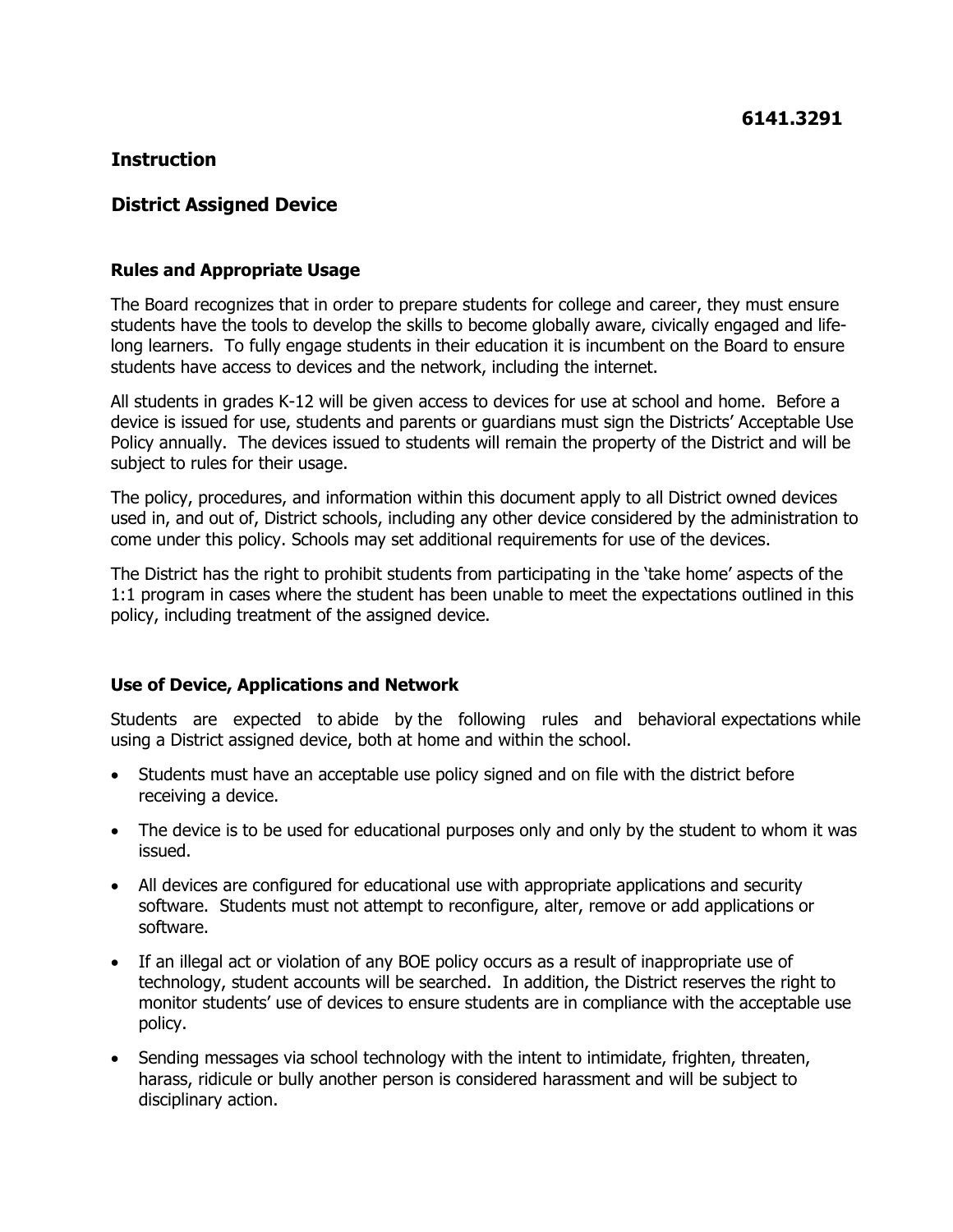# **Instruction**

### **District Assigned Device**

### **Use of Device, Applications and Network cont'd.**

- Students may not share their login information with other students or attempt to access another student's or staff member's account.
- In the event a student ceases to be enrolled in Hamden Public Schools, the student shall return the device in good working order. In the event of a failure to return the device, the student and parent will be considered in default of the District's Acceptable Use Policy. This failure to return the device and equipment may result in legal action or charges of theft in order to recover the device.

### **Repairing or Replacing District Assigned Device**

All required repairs for the device will be processed by the technology department. In the case of theft, a police report should be filed by the parent/guardian. A copy of the police report should be provided to the school.

School district protection is available for students and parents to cover their device replacement/repair in the event of theft, loss, or accidental damage. There will be a minimal annual fee for each device. The annual cost will be specified in the applicable District Device Protection Plan form.

The District may levy additional fines to cover the cost of replacement due to theft not accompanied by a police report or for intentional damage to a device up to and including full replacement cost. Excessive claims, as determined by the District, may result in loss of device privileges.

- (cf. 5131 Conduct)
- (cf. 5131.911 Bullying)
- (cf. 5144 Discipline)
- (cf. 6141.32 Technology and Instruction)
- (cf. 6141.321 Acceptable Use of the Internet)
- (cf. 6161 Equipment, Books and Materials)
- (cf. 6161.2 Damaged or Lost Instructional Materials)